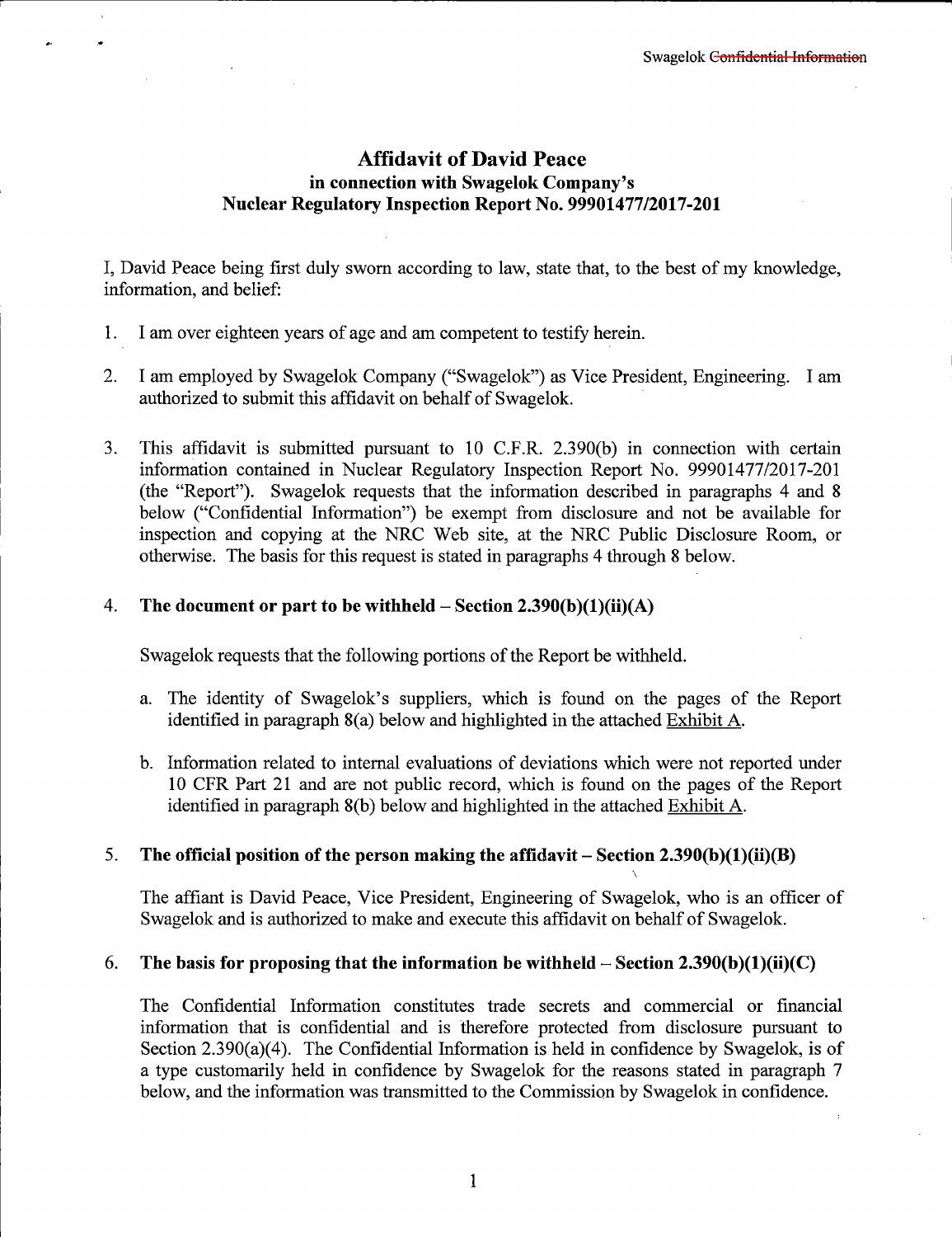#### 7. **The harm that would result if the Confidential Information is disclosed to the pubic** - Section 2.390(b)(1)(ii)(D)

The Confidential Information includes the names of Swagelok Company's suppliers and information related to internal evaluations of deviations which were not reported under 10 CFR Part 21 and are not public record. The disclosure of the Confidential Information is necessary for the protection of Swagelok's competitive position. Especially given the limited nature of the Confidential Information, withholding the Confidential Information would not significantly impact an understanding of the Report.

The fact that the particular entities that are part of the Confidential Information are suppliers to Swagelok is not available in public sources. In addition, public disclosure of the Confidential Information is likely to cause substantial harm to the competitive position of Swagelok due to Swagelok's investment of time and money, and the extensive process that Swagelok conducts, to identify, qualify, and develop its suppliers. Disclosing the Swagelok conducts, to identify, qualify, and develop its suppliers. Confidential Information would allow competitors to free ride on Swagelok's expensive and time-consuming efforts to identify, qualify, and develop its roster of suppliers without the competitors' incurring similar time and expense. In addition Swagelok's suppliers perform specialized operations, including some that utilize Swagelok trade secrets, and releasing the names of the suppliers to the public would provide information on how Swagelok products are processed. Swagelok does not provide information on its suppliers to other organizations outside Swagelok. Accordingly, all names and direct references to suppliers should be redacted as identified in the attached copy of the Report.

The inspection report also lists two 10 CFR Part 21 evaluations. The conclusion of these evaluations were that the circumstances examined did not pose a significant safety hazard. Accordingly, the titles listed in the two investigations should be redacted as identified in the attached copy of the Report (and see paragraph 8(b) below). In addition, the evaluations listed identify a specific supplier and, as stated above, Swagelok's supplier information is confidential and proprietary.

#### 8. **The locations in the Report of Confidential Information to be withheld - Section 2.390(b )(1 )(ii)(E)**

Exhibit A to this Affidavit is provided to identify the Confidential Information Swagelok seeks to redact: the Confidential Information is visible but highlighted in yellow. Exhibit B to this Affidavit is a copy of the Report with the Confidential Information actually redacted. The requested redactions are described below.

- a. The identity of Swagelok's suppliers, which is found on the following sections of the Report:
	- i. Notice of Nonconformance, paragraph number 1
	- ii. Executive Summary, Supplier Oversight section.
	- iii. Report Details, Section  $1(b)$  (Supplier Oversight: Observations and Findings) two instances
	- 1v. Report Details, Section l(c) (Supplier Oversight: Conclusion)
	- v. Attachment, Section 4, (Documents Reviewed: Calibration, Non-Destructive Examination, Inspection and Test Records), fifteenth, twentieth, twenty-first, and twenty-second bullet points